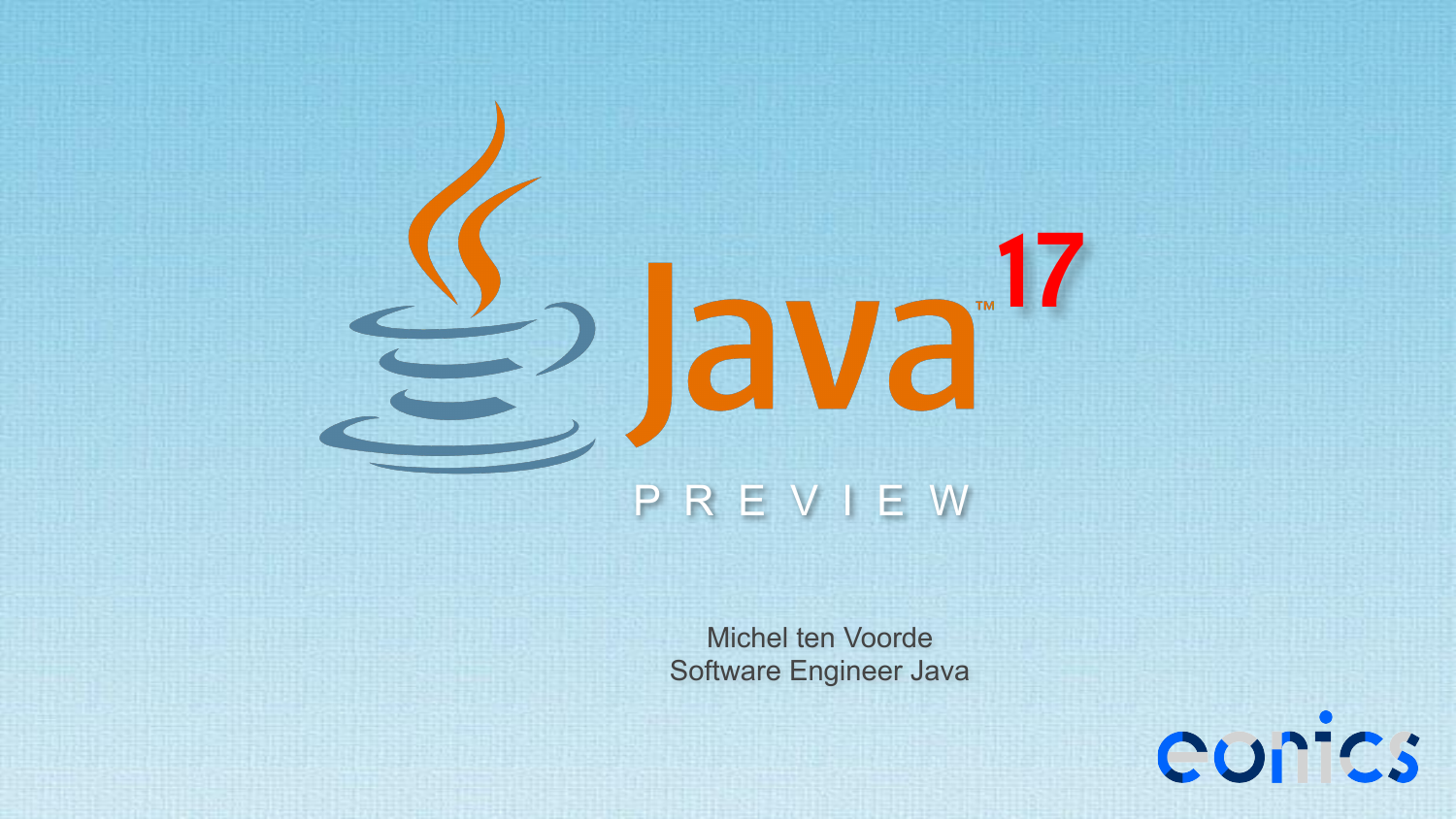# \$ whoami



michel.tenvoorde@eonics.nl



Belastingdienst

### **THALES**

kadaster

TECHFORCE1

curics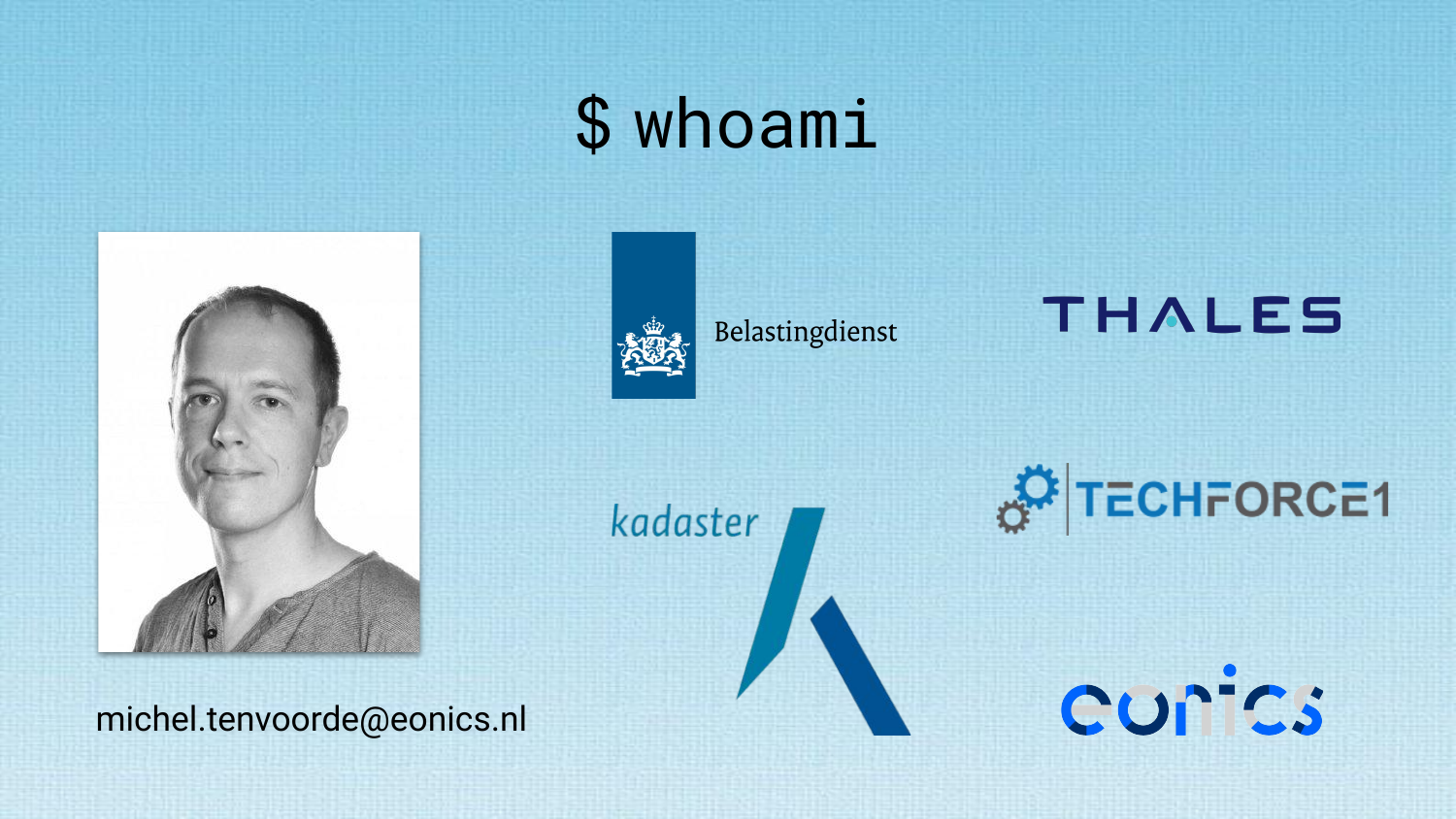# 1Z0-819 Certification @ Eonics



curics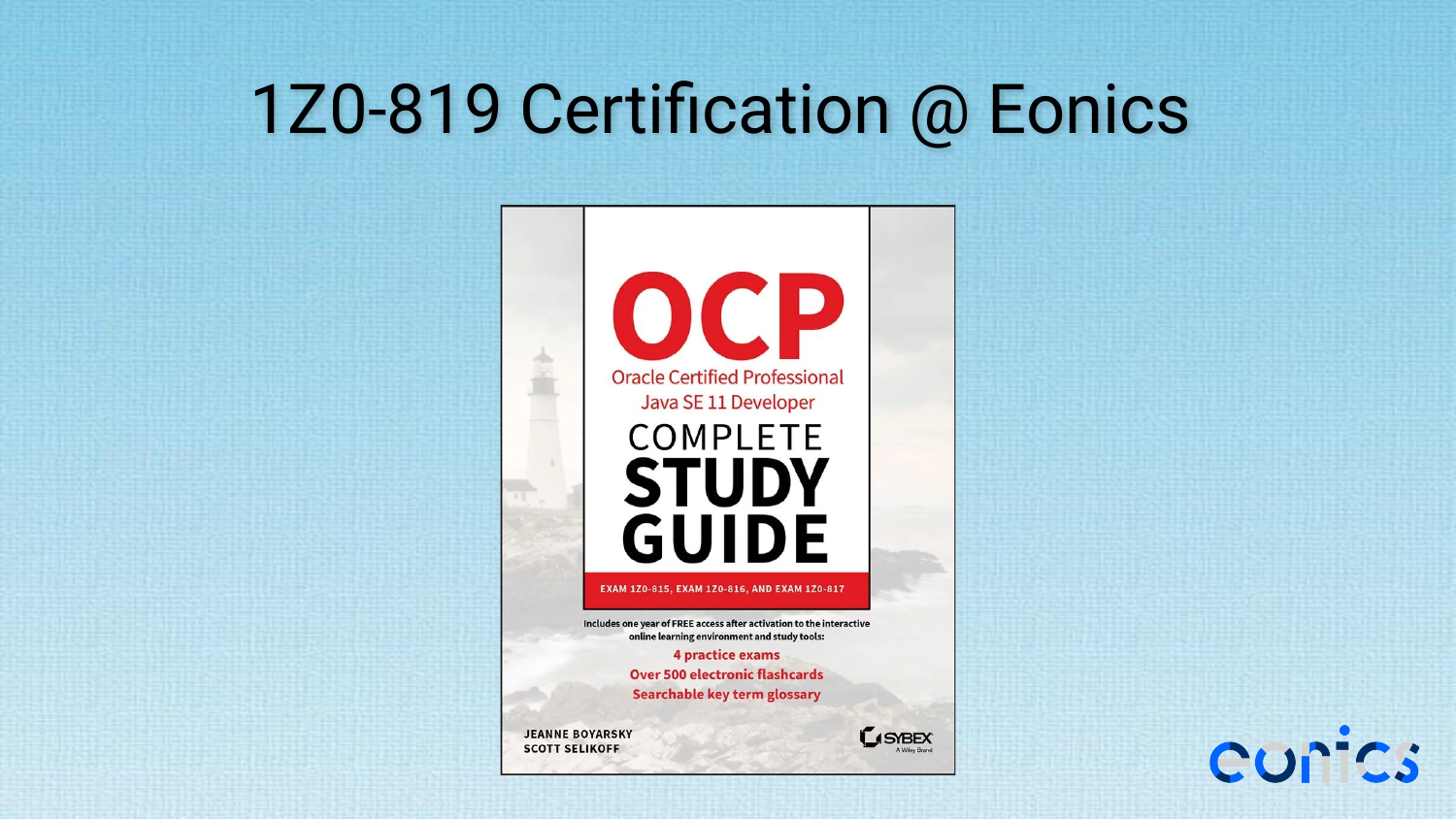### New in Java 12 - 15

- Java 17 (expected Sep 2021) will be a new LTS version.
- Not everything new can be covered...
- Since Java 11, a total of 43 JEPs have been added.
- The focus is developer-centered.

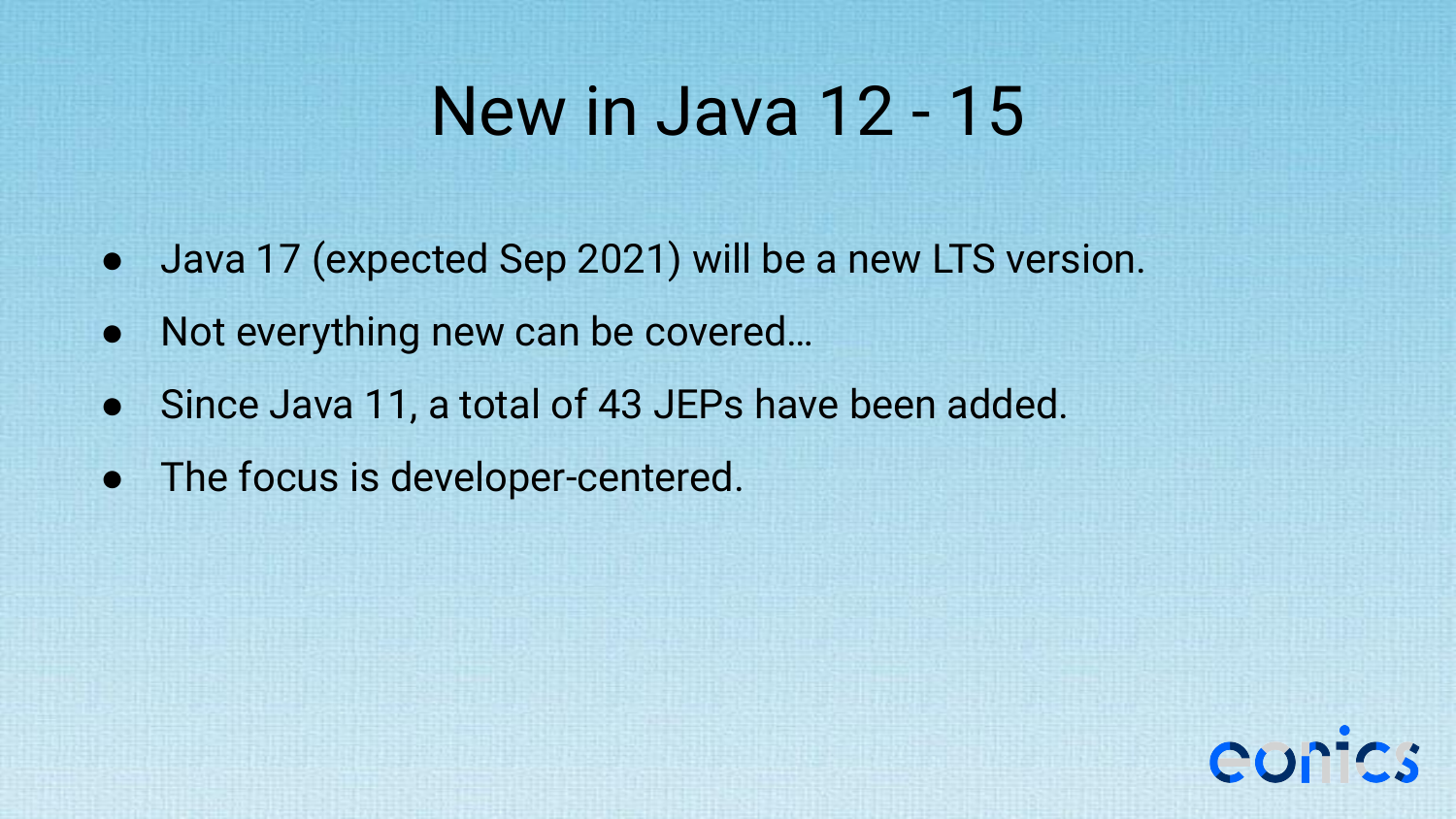### Files::mismatch

- Useful for determining if 2 files have the same content.
- By design, very similar to Arrays::mismatch.

### **Example**:

long differAtPosition = Files.mismatch(path1, path2);

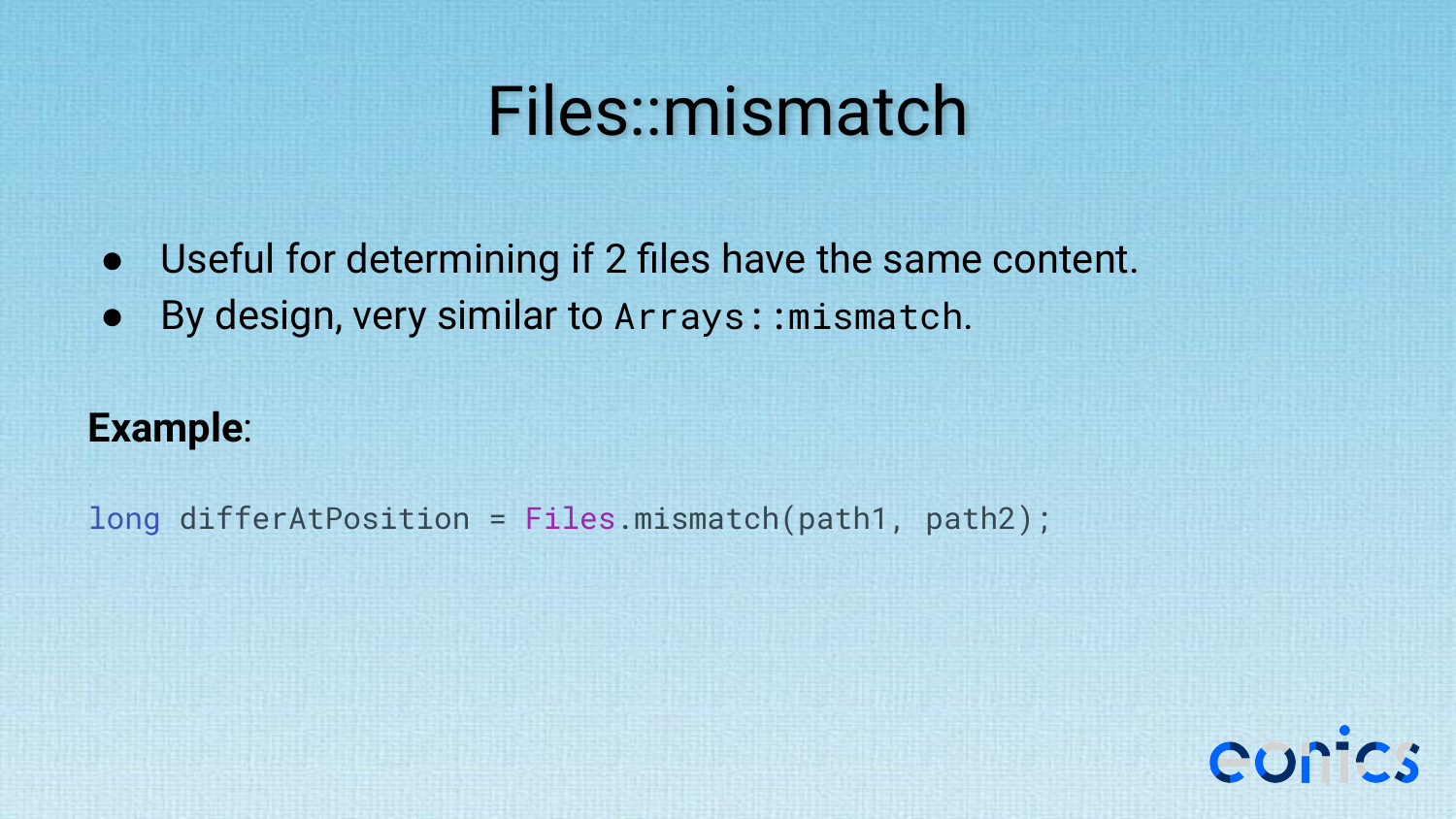# Compact Number Formatting

● Provides support for locale-sensitive compact number formatting

• 1000 becomes 1K (short style) or 1 thousand (long style)

### **Example**:

NumberFormat compactFormatter = NumberFormat.getCompactNumberInstance( Locale.US, NumberFormat.Style.LONG); String result = compactFormatter.format(9000); System.out.println("It's over " + result + "!!!");

Outputs: It's over nine thousand!!!

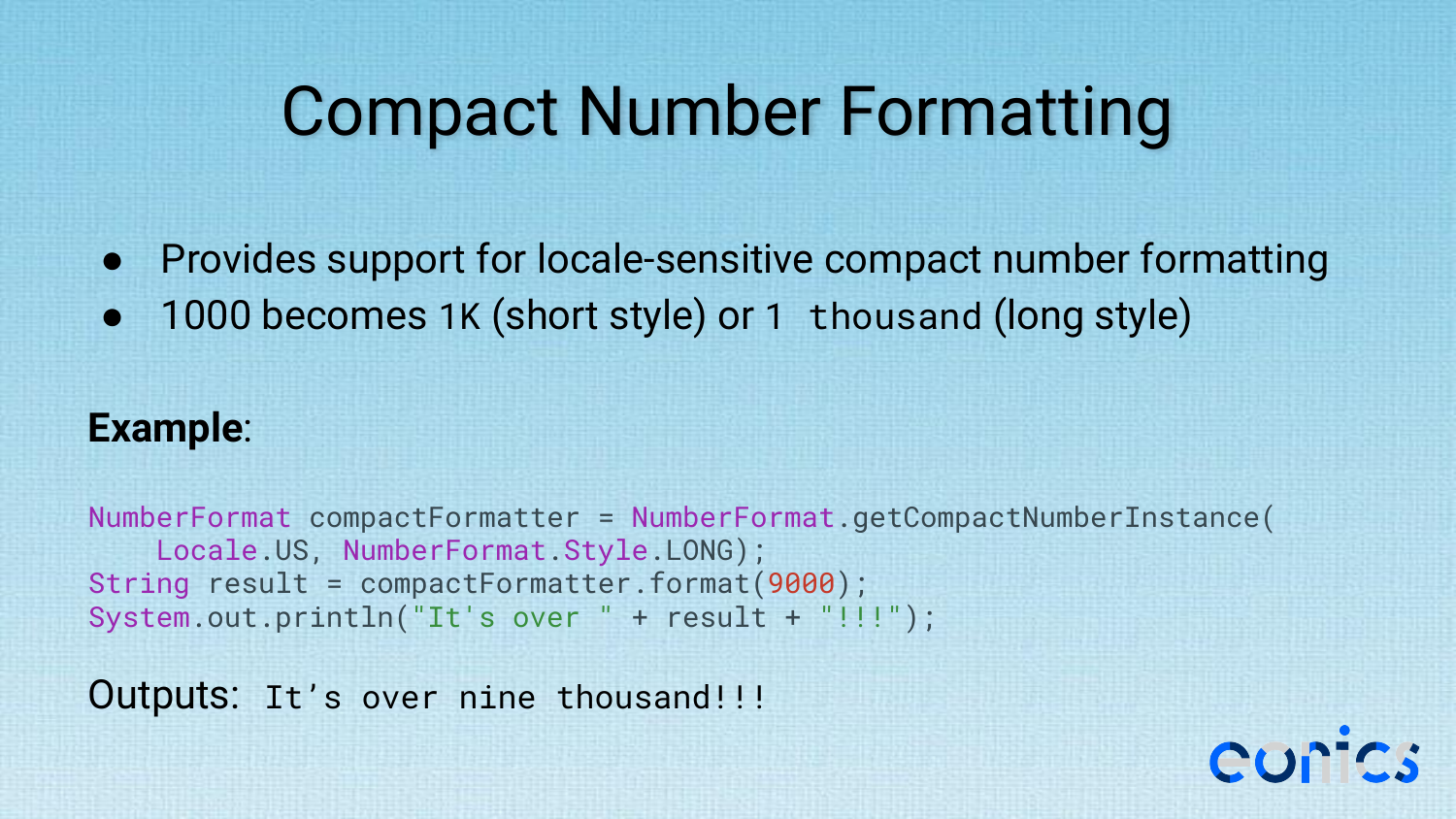# Switch Expressions

- Extends switch so it can be used both as a statement and an expression.
- The statement syntax has been revamped, though the old one is still available.

### **Example**:

switch (LocalDate.now().getDayOfWeek()) { case MONDAY -> System.out.println("Sigh..."); case FRIDAY -> System.out.println("Party time!"); }

 case TUESDAY, WEDNESDAY -> System.out.println("Hang in there..."); case THURSDAY -> System.out.println("Almost there now..!");

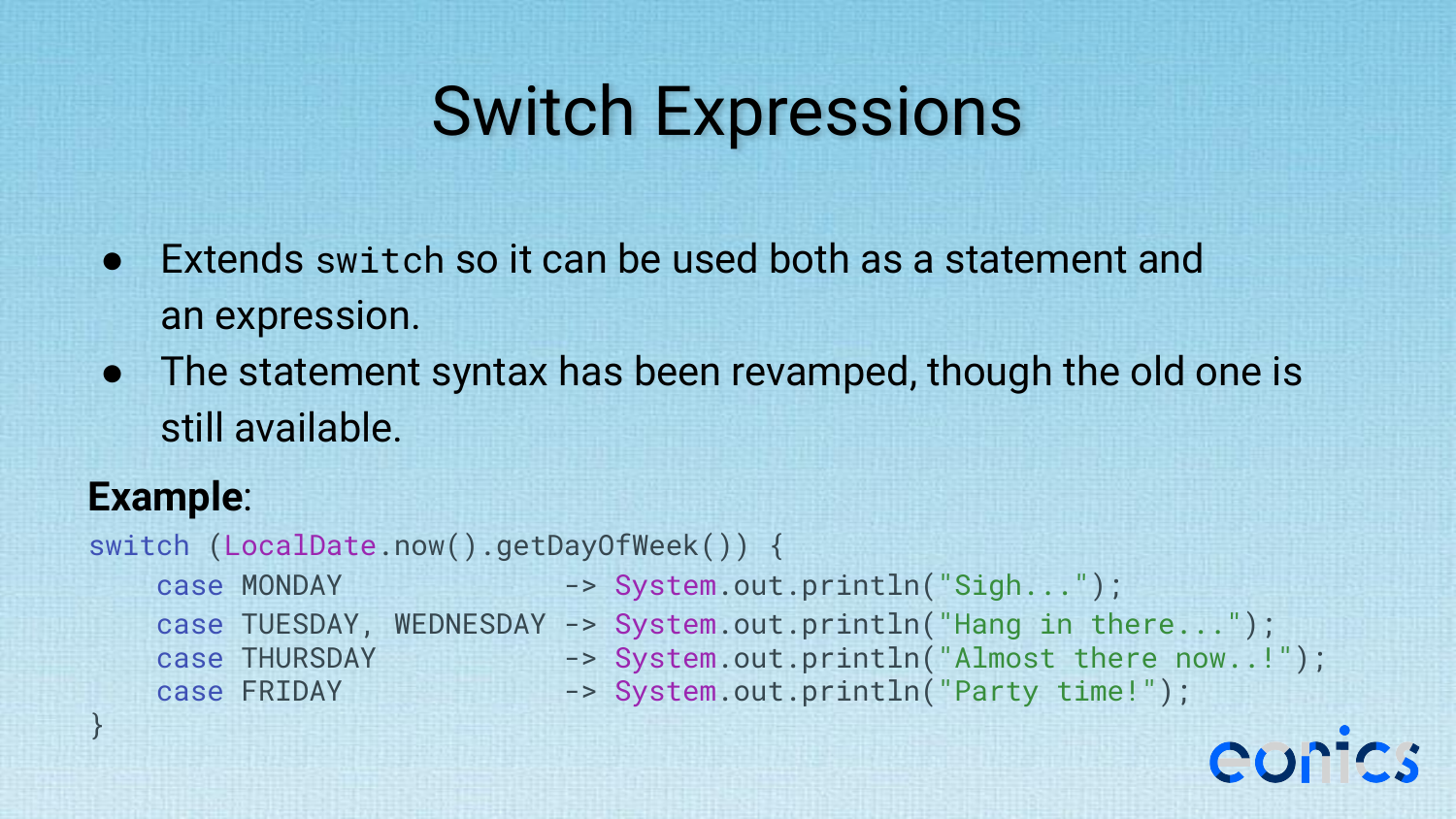# Switch Expressions

● The expression syntax has the additional restriction that all input paths *must* be covered. Most of the time\*, this implies using the default clause.

#### **Example**:

);

```
System.out.println(
    switch (interestingInt) {
       case 1 -> "One";
       case 2 -> "Two";
        default -> "Many";
    }
```
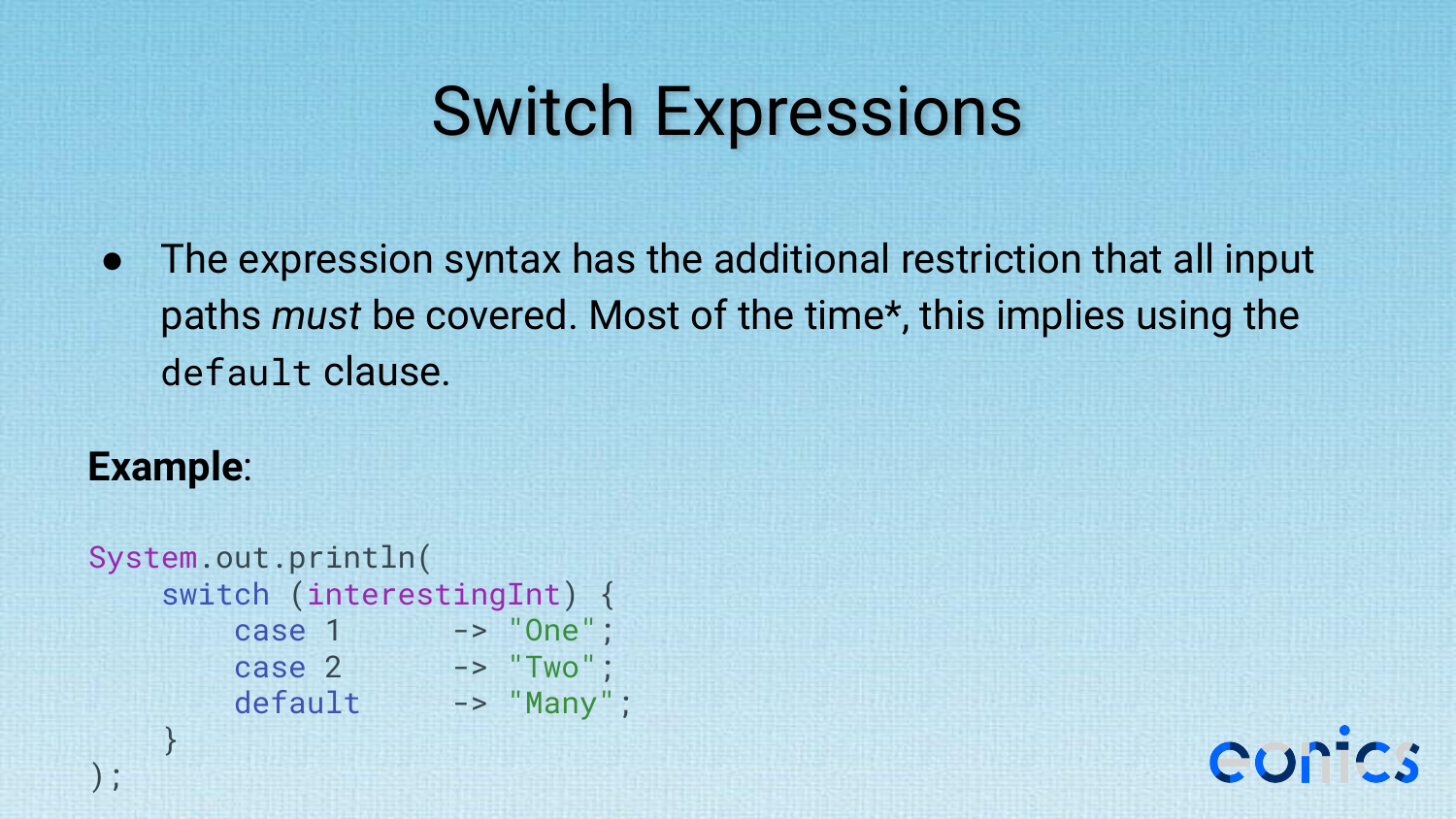# Pattern Matching for instanceof

- Adds *pattern matching* to the instanceof operator.
- Shortens the test cast declaration boilerplating.

### **Old**:

}

```
New:
```
}

```
if (obj instanceof Point) {
     Point p = (Point) obj;
    return x == p.x && y == p.y;
} else {
     return false;
```

```
if (obj instanceof Point p) {
    return x == p.x && y == p.y;
} else {
     return false;
```
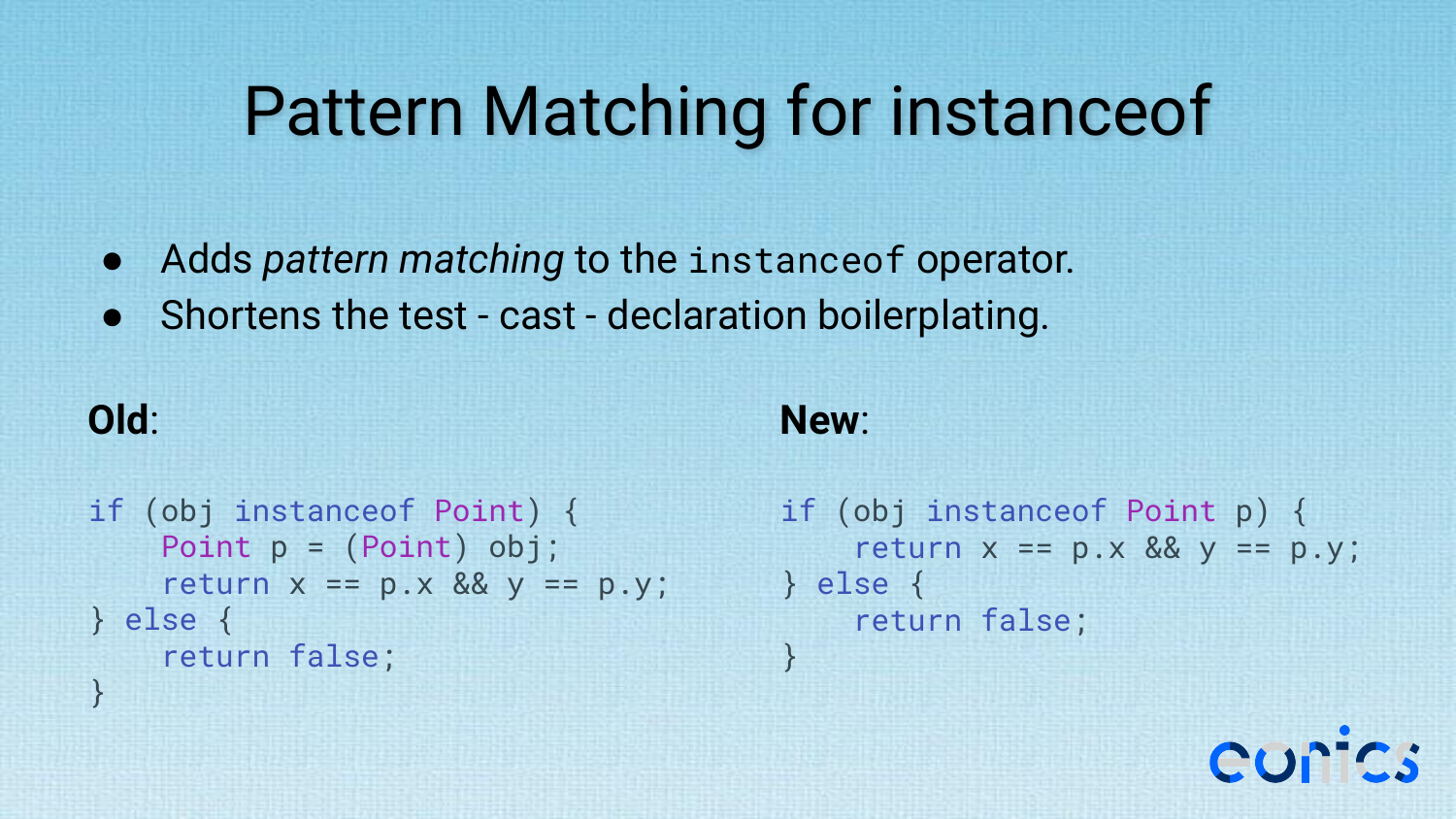# Helpful NullPointerExceptions

● Improves the usability of NullPointerExceptions by describing which variable actually was null.

//  $c == null$ System.out.println(a.b.c.d);

### **Old**:

Exception in thread "main" java.lang.NullPointerException

#### **New**:

Exception in thread "main" java.lang.NullPointerException: Cannot read field "d" because "a.b.c" is null

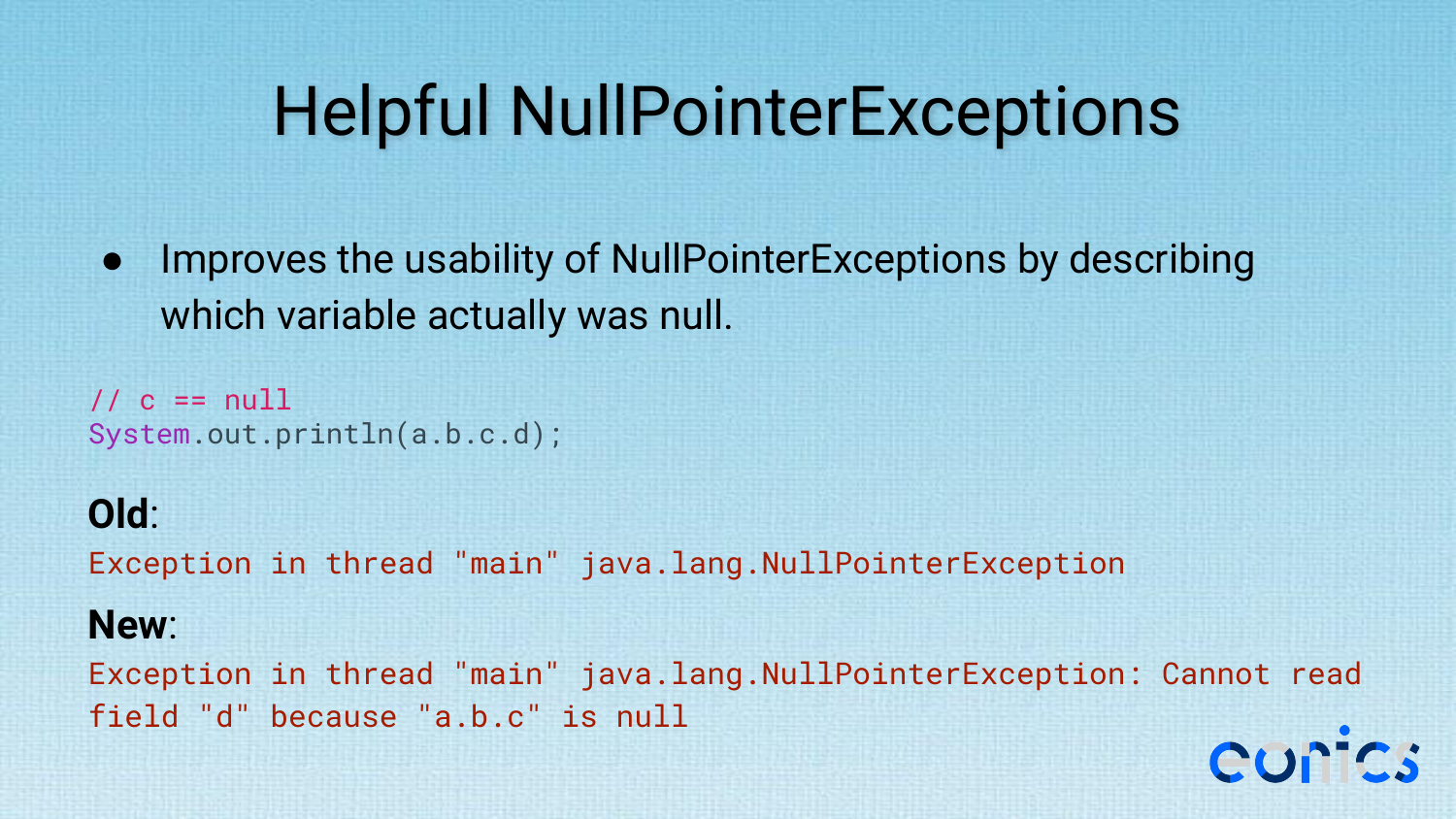# Text Blocks

- Adds a new multiline string literal to Java.
- Possibilities to customize whitespace removal (see exercices).

### **Old**:

 $\left( \right)$ 

```
@Query("select c from Customer c " +
       "where c.country = :country " +
       "and c \cdot active = 1")
```
#### **New**:

@Query("""

```
 select c from Customer c
 where c.country = :country
and c. active = 1
 """)
```
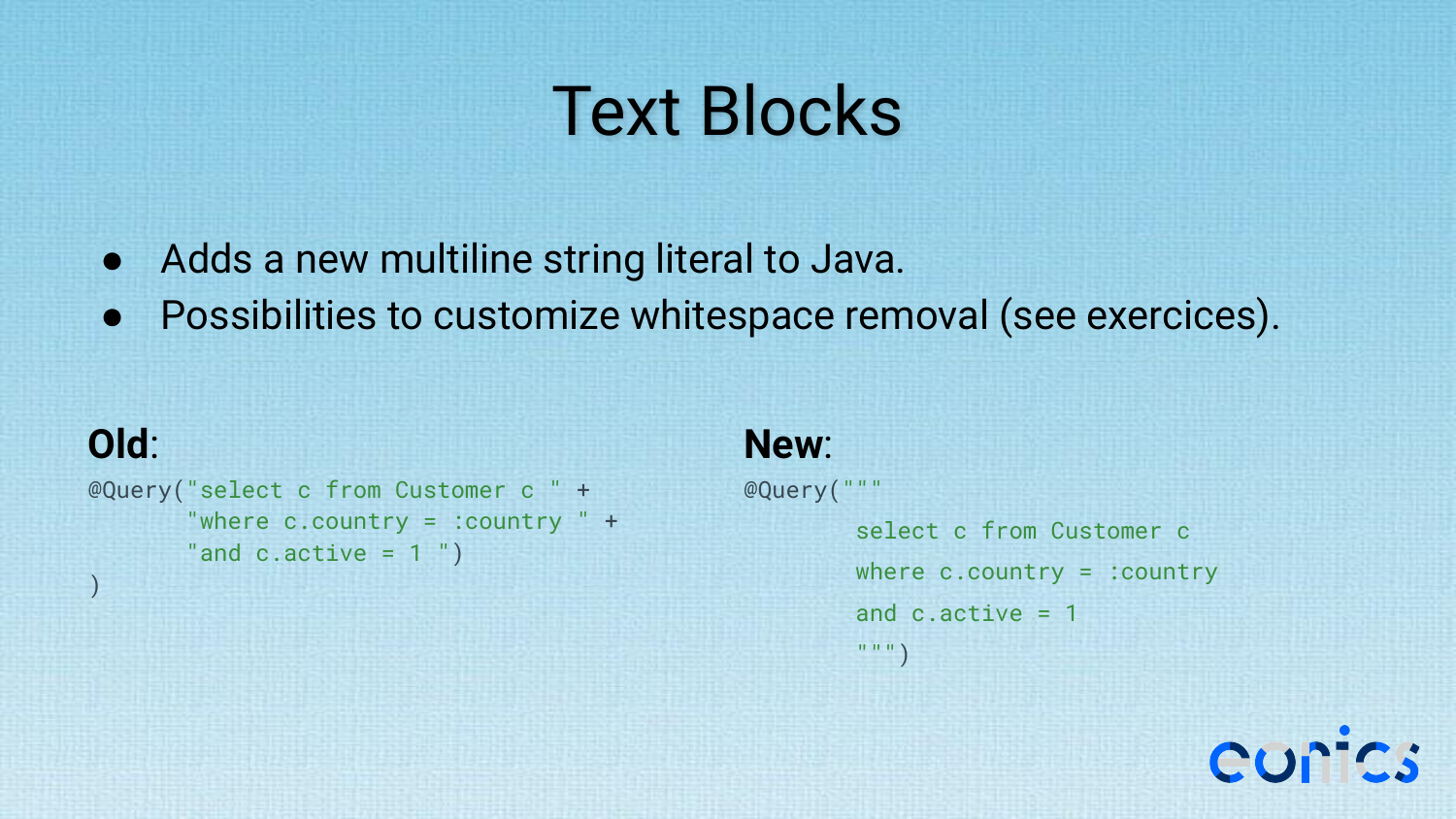# Text Blocks

- New String::formatted method to simplify variable substitution.
- Basically, it's the reverse of String:: format.

### **Example**:

String welcome = """ Well hello there %s""".formatted(name);

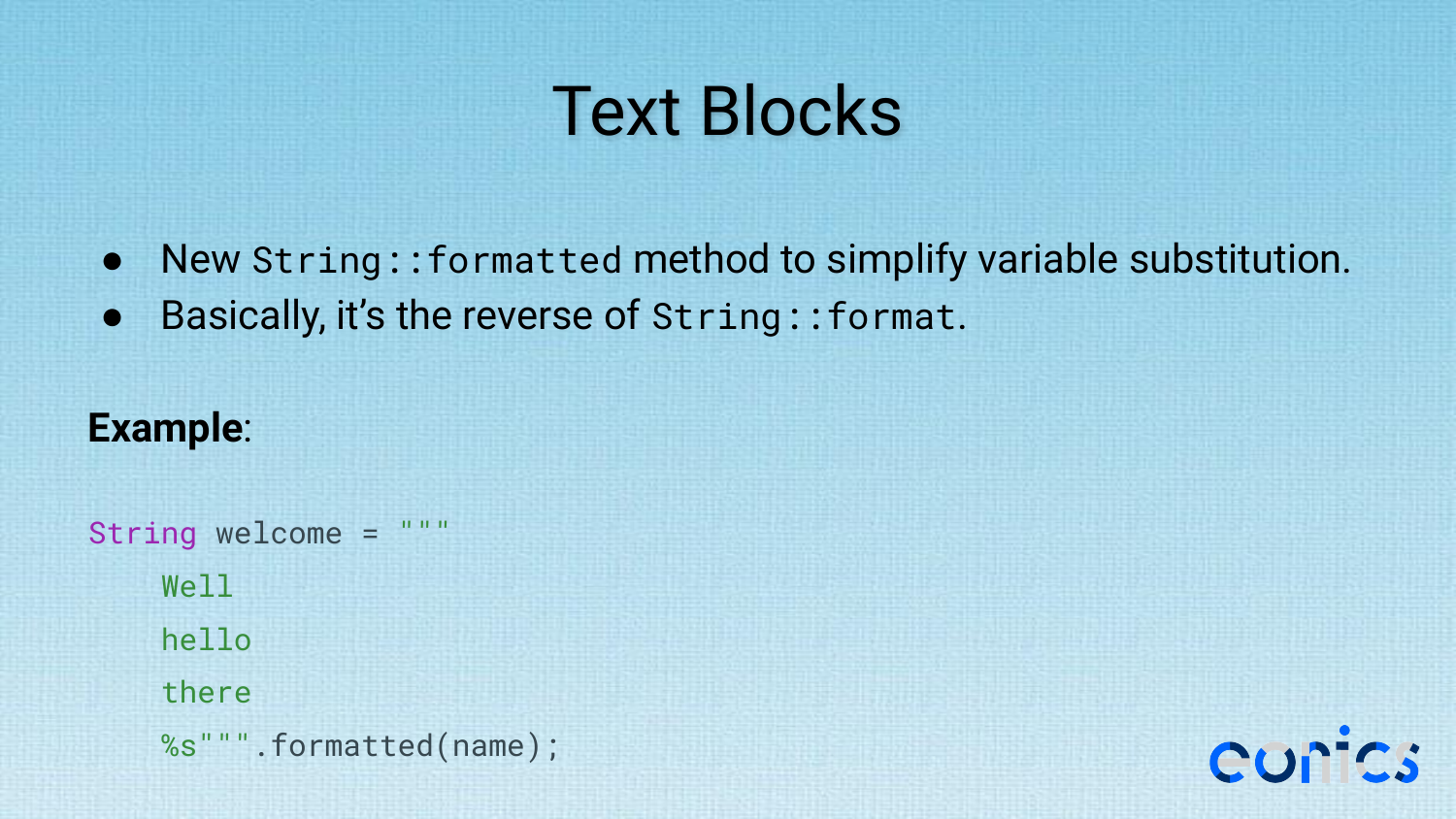### Sealed Classes

- Sealed classes and interfaces restrict which other classes or interfaces may extend or implement them.
- This makes it possible for a superclass to be *accessible* without giving the ability to *extend* it.

#### **Example:**

public abstract sealed class Shape permits Triangle, Square, Circle {...}

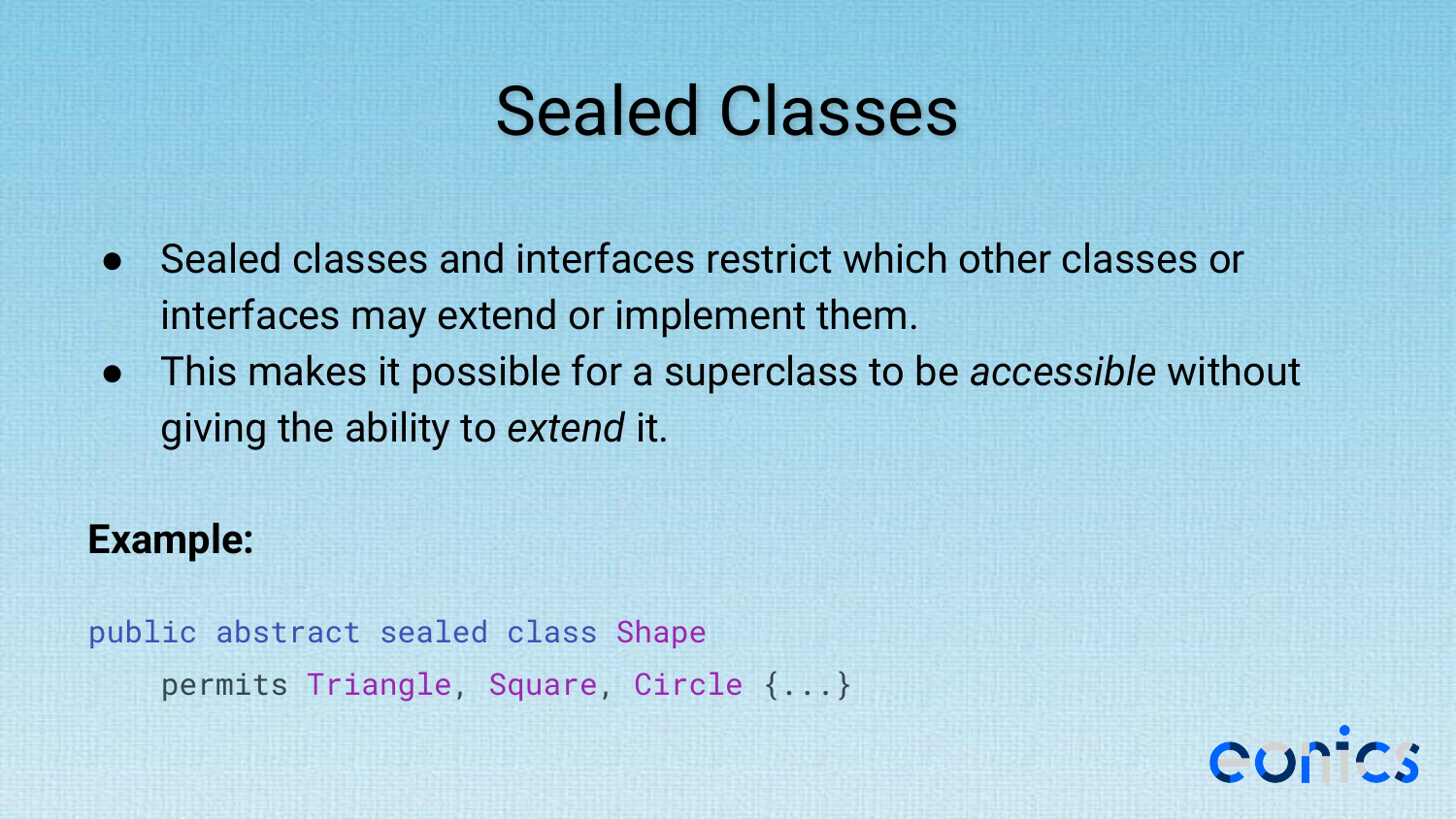# Sealed Classes

- Permitted subclasses are restrained in that they:
	- have to directly extend the sealed class;
	- have to be in the same module or package;
	- have to declare how to continue the sealing initiated by its superclass.

### **Example:**

public final class Triangle extends Shape {...} public sealed class Square extends Shape permits Rectangle {...} public non-sealed class Circle extends Shape {...}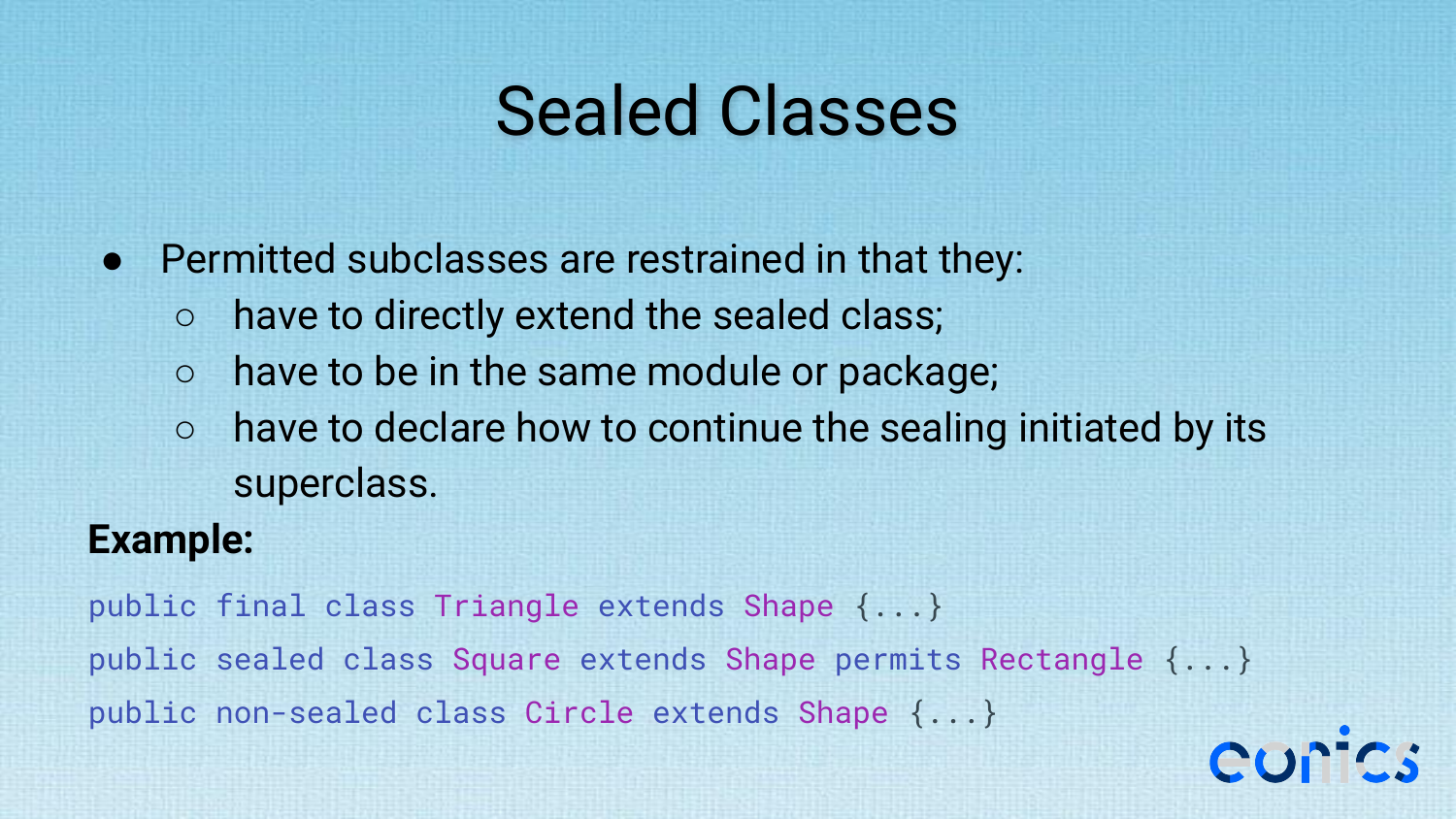# Records

● Records are immutable data classes that are defined only by the type and name of its fields.

**Example:** record Point(int x, int y)  $\{\}$ 

- Everything else is generated by the compiler:
	- Corresponding private final fields
	- getters (without the *get*-prefix)
	- a constructor for all fields (a so-called *canonical* constructor)
	- equals, hashCode and toString